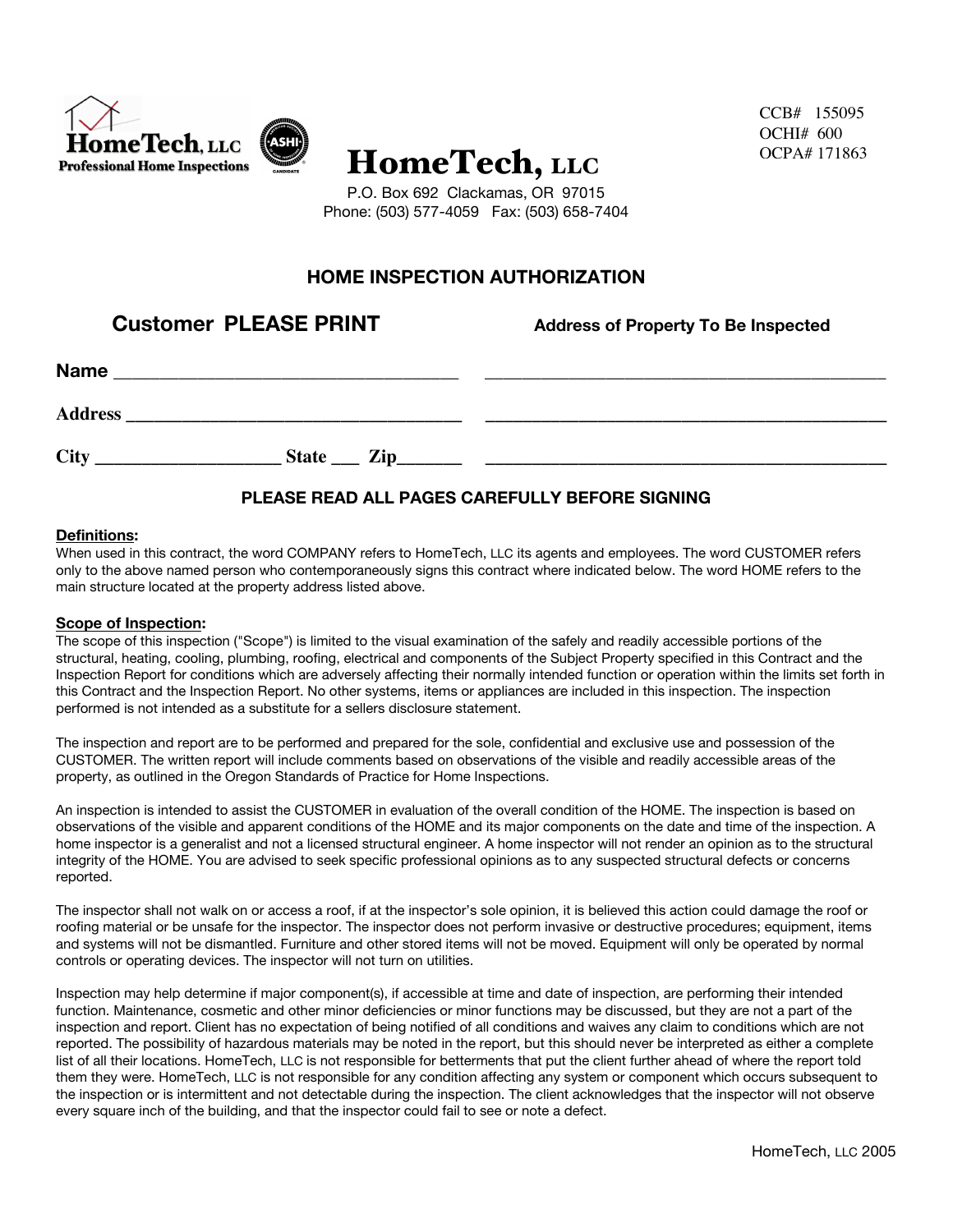The inspection shall be conducted in accordance with the Standards of Practice and Code of Ethics of the American Society of Home Inspectors, Inc. (ASHI) and Oregon Standards of Practice for Home Inspections. A copy of these standards shall be made available to the CUSTOMER at no additional charge.

The written report will be the total report and client agrees that no representation, statement or communication by HomeTech, LLC's inspector is binding unless it appears in writing in HomeTech, LLC's Property Inspection Report.

#### **Items Completely Excluded From This Inspection:**

This is not a compliance inspection or certification for past or present governmental codes, rules or regulations of any kind. Latent, hidden and concealed defects and deficiencies of any kind are excluded from the inspection and report.

The inspection and report will not address and are not intended to address the presence, or danger from any potentially harmful substances and environmental hazards including but not limited to radon gas, carbon monoxide, lead, lead paint, molds, asbestos, urea formaldehyde, pesticides, fungicides, carcinogens, water quality, toxic or flammable chemicals or gases, water or airborne hazards. Additional services for the inspection of specific items may be provided for at an additional fee under a separate contract.

Also excluded from this inspection and report are any information pertaining to manufacturers recalls of any component, detached buildings or equipment, swimming pools, spas, whirlpool, and hot tub systems, electrostatic precipitators or electronic air cleaners or filters, wells, cisterns, ponds, fountains, on site and off site sewage disposal systems, septic systems, security systems, active and passive solar systems, soils, flood plains, computer control systems, audio and video systems, fencing, landscaping, trees, central vacuum system, water conditioning equipment, washing machines, dryers, sprinkler systems including lawn sprinklers and fire sprinklers, fire and other safety equipment. Although a reasonable effort will be made to examine the inside of the furnace, most of the heat exchanger is not accessible without disassembly. This is not a complete evaluation of the heat exchanger.

This is not an inspection for the presence or absence of rodents, termites and other wood destroying insects or organisms, but if observed they may be reported. It is recommended that CUSTOMER obtain the services of a qualified exterminator contractor should CUSTOMER wish such an evaluation of the property identified above.

#### **Technical Home Inspection Option:**

HomeTech, LLC offers a more extensive and technically oriented inspection than that provided with a General Home Inspection. Technical Home Inspections conducted by HomeTech, LLC involves multiple service providers (e.g. Master Electricians, Master Plumbers, HVAC Specialists, Professional Engineers, etc.) and take a minimum of five (5) days to complete. We charge a minimum base fee of \$2,500 plus any laboratory analysis and specialized testing fees for our Technical Home Inspection; the findings are issued with a two-year written guarantee. If you wish to have a Technical Home Inspection, you will need to obtain written permission from the Property owner and initial the "YES" block below.

By initialing this block, I elect the Technical Home Inspection option described above. YES\_\_\_\_\_\_\_\_

#### **Liability of Inspector:**

The inspector is the agent of the COMPANY and accepts no personal liability.

#### **Guarantees and Warranties:**

Client acknowledges that HomeTech, LLC warrants its inspection services will be performed in accordance with the scope, inspection report, and the standards of practice of the State of Oregon Standards of Practice for Home Inspections only. This is a limited and non-transferable warranty and is the only warranty given by HomeTech, LLC. HomeTech, LLC makes and client receives no other warranty, express or implied, except as specifically provided in connection with a Technical Home Inspection. All other warranties including warranties of merchantability and fitness for particular purpose are expressly excluded. This stated express warranty is in lieu of all liabilities or obligations of HomeTech, LLC for damages arising out of or in connection with the performance of the inspection and any delivery and use of and reliance on the inspection report. Client waives any claim for consequential, exemplary or incidental damages, even if HomeTech, LLC has been advised of the possibility of such damages.

#### **Returned Check Policy:**

The COMPANY shall charge the CUSTOMER a return check FEE not to exceed \$ 25.00 for ALL RETURNED CHECKS. There shall be no exceptions to this policy.